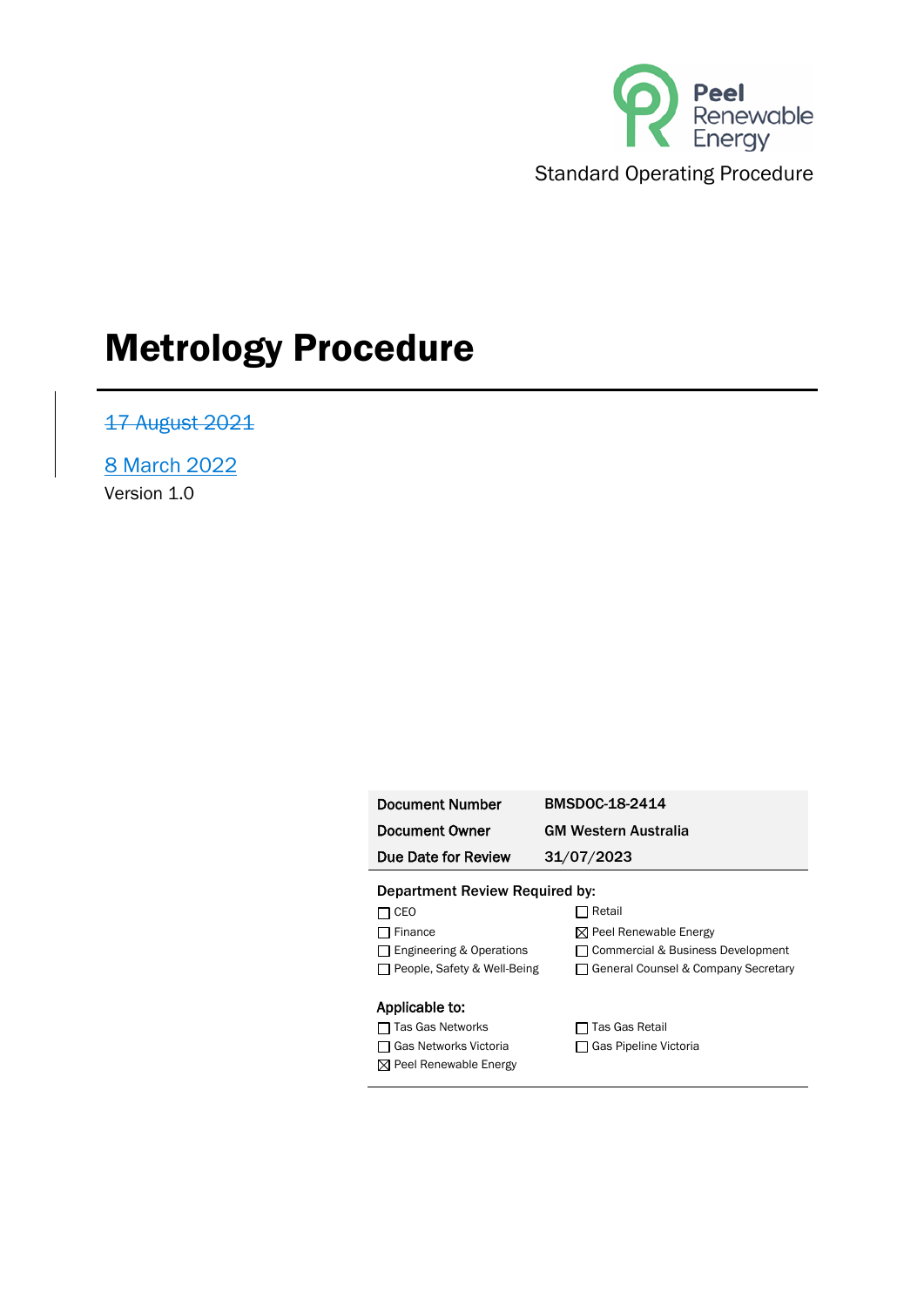

# Document History

| <b>Version No.</b> | Date                        | <b>Description of Change</b> |
|--------------------|-----------------------------|------------------------------|
| ∸∙                 | <sup>1</sup> 17 August 2021 | New document                 |

# References

Cited in this Document

| <b>Title</b> | <b>Document Number</b> |
|--------------|------------------------|
|              |                        |

Additional Reading

Title Document Number

| © 2022 Peel Renewable Energy | "Safety by choice - not by chance" |
|------------------------------|------------------------------------|
|                              |                                    |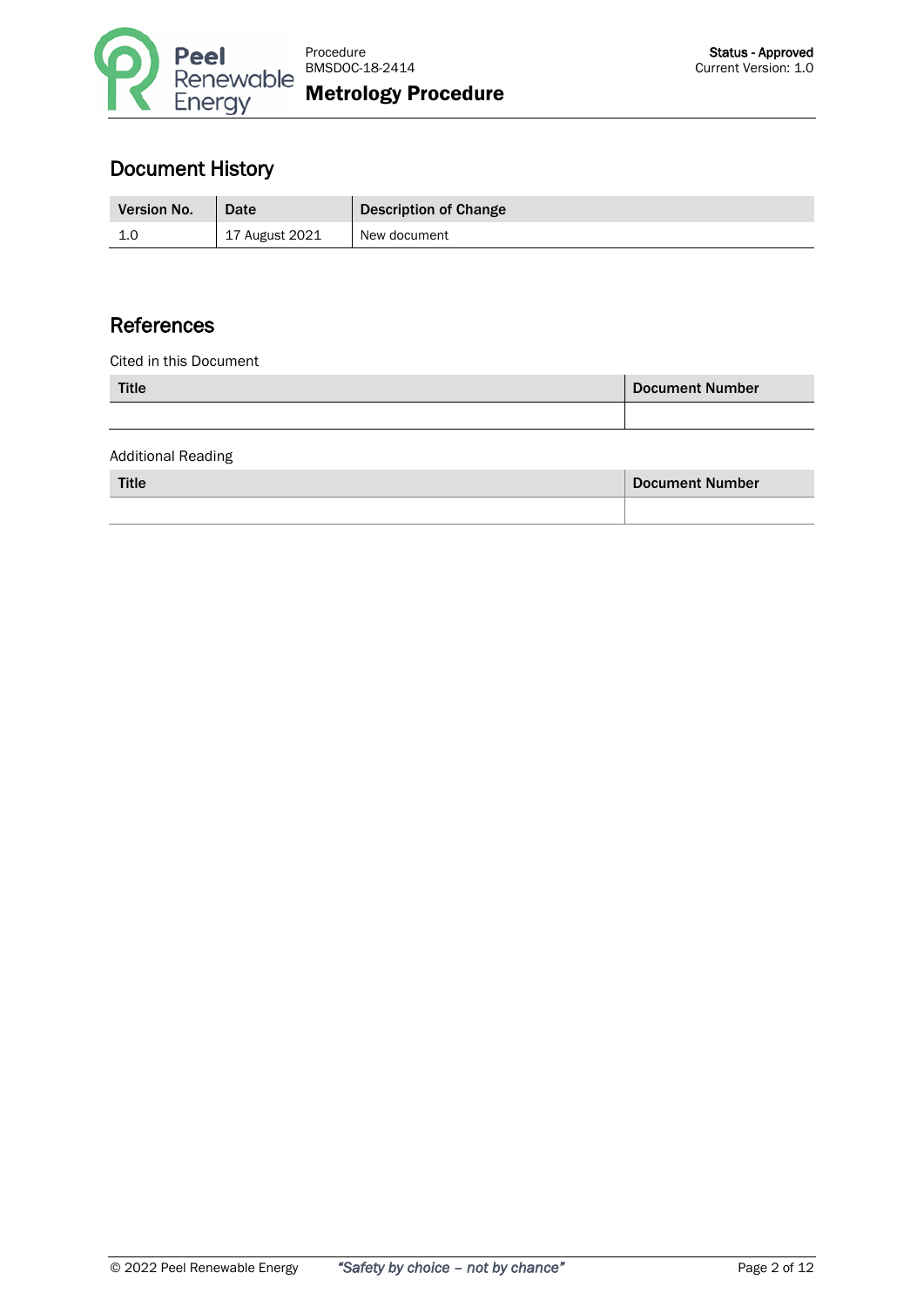

# **Table of Contents**

| 1 <sub>1</sub> |     |                                                                     |  |
|----------------|-----|---------------------------------------------------------------------|--|
|                | 1.1 |                                                                     |  |
|                | 1.2 |                                                                     |  |
|                | 1.3 |                                                                     |  |
| 2.             |     |                                                                     |  |
|                | 2.1 |                                                                     |  |
|                | 2.2 | REQUIREMENTS UNDER NATIONAL MEASUREMENT ACT AND USE OF STANDARDS  6 |  |
|                | 2.3 |                                                                     |  |
|                | 2.4 |                                                                     |  |
| 3.             |     |                                                                     |  |
|                | 3.1 |                                                                     |  |
| $\mathbf{A}$   |     |                                                                     |  |
|                | 4.1 |                                                                     |  |
|                | 42  |                                                                     |  |
|                | 4.3 |                                                                     |  |
|                | 4.4 |                                                                     |  |
|                | 441 |                                                                     |  |
|                |     |                                                                     |  |
|                | 4.5 |                                                                     |  |
| 5.             |     |                                                                     |  |
| 6.             |     |                                                                     |  |
| 7.             |     |                                                                     |  |
|                | 7.1 |                                                                     |  |
|                | 7.2 |                                                                     |  |
| 8.             |     |                                                                     |  |
| 9.             |     |                                                                     |  |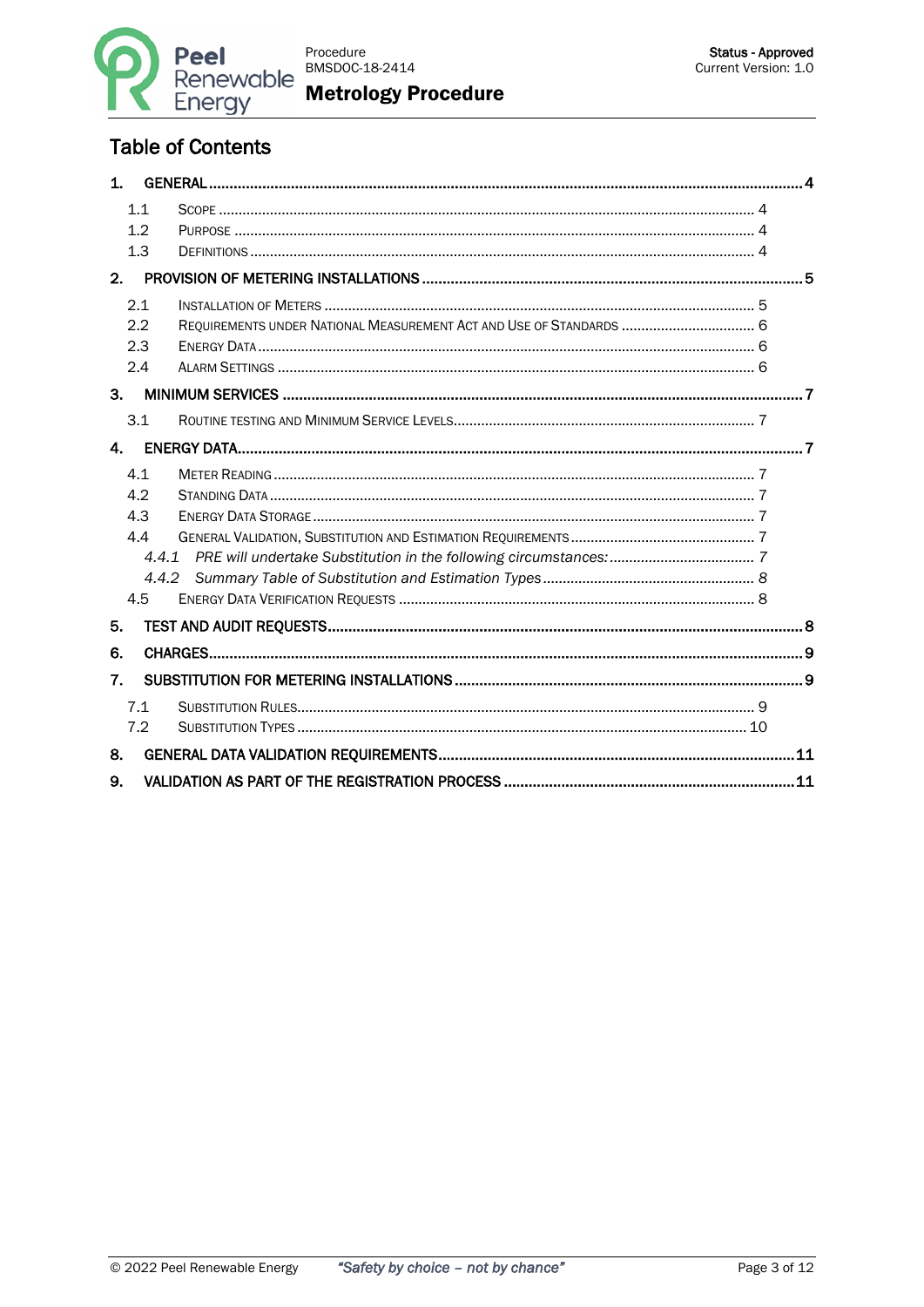

## <span id="page-3-0"></span>1. GENERAL

#### <span id="page-3-1"></span>1.1 Scope

This Metrology Procedure: comes into effect on the day that is three months after the date on which the Authority publishes its approval under the Metering Code; applies to Code Participants and PRE; and covers the full extent of a Metering Installations.

#### <span id="page-3-2"></span>1.2 Purpose

This Metrology Procedure is made under Part 6 of the Metering Code. The purpose of this Metrology Procedure is to provide guidance in relation: to the installation of Metering Installations on the Network; the measurement of electricity consumed or transporetedtransported at a point on the Network; the collection and communication of Energy Data.

#### <span id="page-3-3"></span>1.3 Definitions

| <b>Term</b>                                                       | <b>Description</b>                                                                                                                                                                                                                                                                                                                                                                                                                                                                                    |  |
|-------------------------------------------------------------------|-------------------------------------------------------------------------------------------------------------------------------------------------------------------------------------------------------------------------------------------------------------------------------------------------------------------------------------------------------------------------------------------------------------------------------------------------------------------------------------------------------|--|
| Peel<br><b>Renewable Energy</b>                                   | Peel Renewable Energy is a subsidiary of Tas Gas Holdings Pty Ltd, Tas Gas Holdings Pty<br>Ltd includes, but is not limited to, the following subsidiaries:<br>Tas Gas Holdings Pty Ltd (TGH)<br>• Peel Renewable Energy Pty Ltd (PRE)<br>Gas Holdings Tasmania (GHT)<br>• Peel Renewable Energy Genco Pty Ltd<br>$\bullet$<br>Tas Gas Networks Pty Ltd (TGN)<br>(PRE)<br>$\bullet$<br>• Gas Networks Victoria Pty Ltd (GNV)<br>Tas Gas Retail Pty Ltd (TGR)<br>· Gas Pipeline Victoria PTY Ltd (GPV) |  |
| <b>Access Contract</b>                                            | Means the Microgrid Electricity Transfer Access Contract published by PRE on its website<br>from time to time.                                                                                                                                                                                                                                                                                                                                                                                        |  |
| Act                                                               | means the Electricity Industry Act 2004 (WA).                                                                                                                                                                                                                                                                                                                                                                                                                                                         |  |
| <b>Actual Value</b>                                               | has the meaning given in the Metering Code.                                                                                                                                                                                                                                                                                                                                                                                                                                                           |  |
| <b>AEMO</b>                                                       | means the Australian Energy Market Operator Limited.                                                                                                                                                                                                                                                                                                                                                                                                                                                  |  |
| AS                                                                | followed by a designation means a standard so designated published by Standards<br>Australia Limited.                                                                                                                                                                                                                                                                                                                                                                                                 |  |
| <b>Authority</b>                                                  | means the Economic Regulation Authority established under the Economic Regulation<br>Authority Act 2003 (WA).                                                                                                                                                                                                                                                                                                                                                                                         |  |
| <b>Business Day</b>                                               | means a day that is not Saturday, Sunday or a public holiday in Perth, Western Australia.                                                                                                                                                                                                                                                                                                                                                                                                             |  |
| <b>Code Participant</b>                                           | has the same definition in the Metering Code.                                                                                                                                                                                                                                                                                                                                                                                                                                                         |  |
| <b>Connection Point</b>                                           | has the meaning given to it in the Metering Code and applies in respect of the Distribution<br>System.                                                                                                                                                                                                                                                                                                                                                                                                |  |
| <b>CT</b>                                                         | has the meaning given in the Metering Code.                                                                                                                                                                                                                                                                                                                                                                                                                                                           |  |
| Current                                                           | in connection with the flow of Electricity, means the flow of Electricity in a conductor.                                                                                                                                                                                                                                                                                                                                                                                                             |  |
| <b>Customer</b>                                                   | means a "customer" as defined in section 3 of the Electricity Industry Act 2004 (WA).                                                                                                                                                                                                                                                                                                                                                                                                                 |  |
| <b>Distribution Licence</b>                                       | means the licence DL7 issued to PRE by the Economic Regulation Authority.                                                                                                                                                                                                                                                                                                                                                                                                                             |  |
| <b>Distribution System</b>                                        | has the same meaning given to it in the Act and applies to the electricity infrastructure<br>owned and operated by PRE pursuant to the Distribution Licence at Peel Business Park.                                                                                                                                                                                                                                                                                                                    |  |
| <b>End User</b>                                                   | means the person supplied with electricity for the purposes of consumption at a<br>Connection Point.                                                                                                                                                                                                                                                                                                                                                                                                  |  |
| <b>Energy Data</b>                                                | has the meaning given in the Metering Code.                                                                                                                                                                                                                                                                                                                                                                                                                                                           |  |
| <b>Energy Data</b><br><b>Verification Request</b><br>Form         | has the meaning giving to it in clause 5.20(1) of the Metering Code.                                                                                                                                                                                                                                                                                                                                                                                                                                  |  |
| <b>Estimate or Estimation</b>                                     | has the meaning given in the Metering Code.                                                                                                                                                                                                                                                                                                                                                                                                                                                           |  |
| Good<br><b>ElectrictivElectricity</b><br><b>Industry Practice</b> | means the exercise of that degree of skill, diligence, prudence and foresight that a skilled<br>and experienced person would reasonably and ordinarily exercise under comparable<br>conditions and circumstances consistent with applicable written laws and statutory<br>instruments and applicable recognised codes, standards and guidelines.                                                                                                                                                      |  |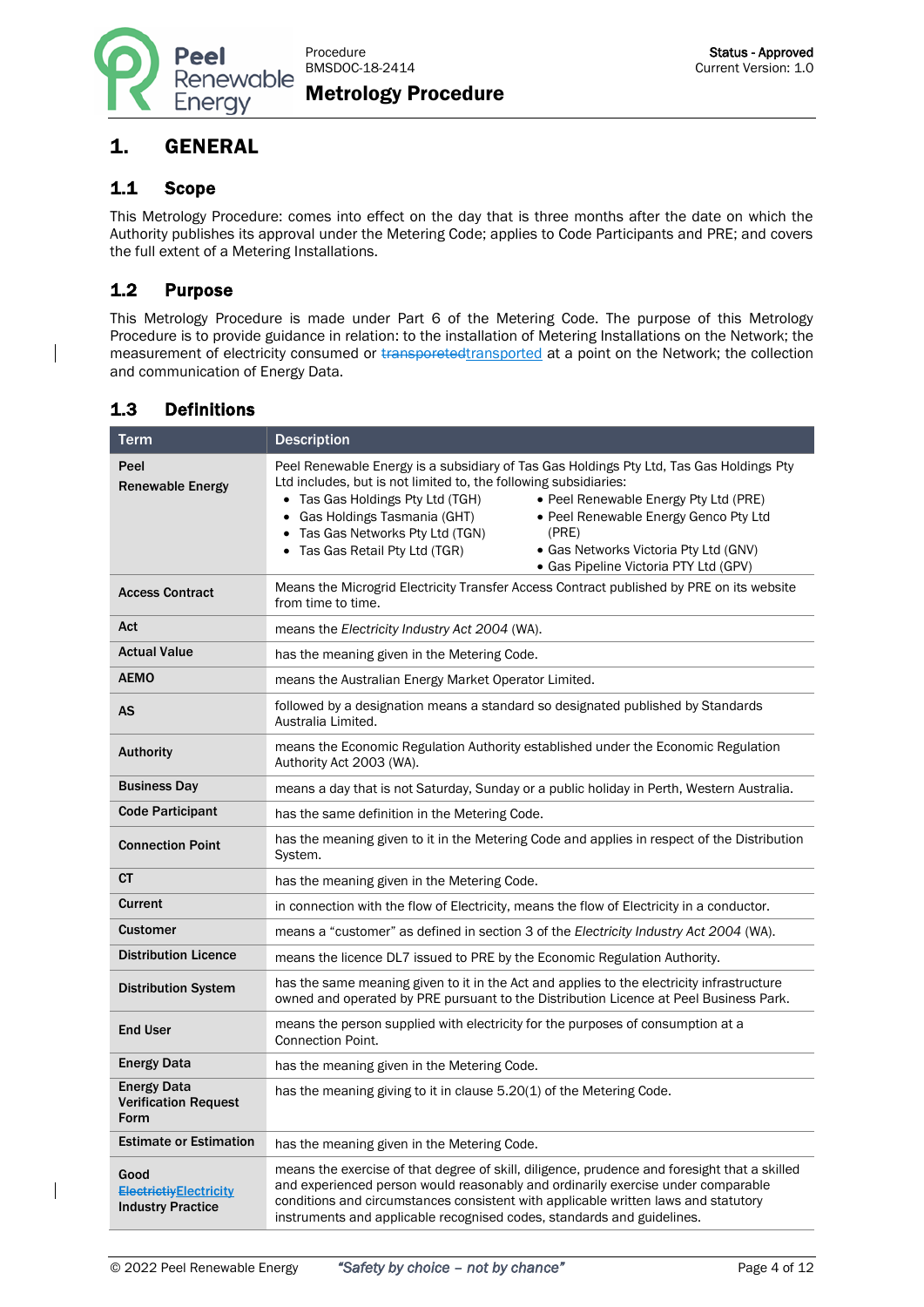

| <b>Term</b>                                                           | <b>Description</b>                                                                                                                                                                                                                                        |
|-----------------------------------------------------------------------|-----------------------------------------------------------------------------------------------------------------------------------------------------------------------------------------------------------------------------------------------------------|
| Instrument<br><b>Transformer</b>                                      | means a CT or a VT.                                                                                                                                                                                                                                       |
| Meter                                                                 | means a device which measures and records the production or consumption of energy or<br>electricity production or consumption.                                                                                                                            |
| <b>Meter Reading</b>                                                  | means the collection of an Actual Value from a Meter.                                                                                                                                                                                                     |
| <b>Metering Code</b>                                                  | means the Electricity Industry (Metering) Code 2012 (WA).                                                                                                                                                                                                 |
| <b>Metering Installation</b>                                          | has the meaning given in the Metering Code.                                                                                                                                                                                                               |
| <b>Metering Installation</b><br><b>Measurement</b><br><b>Elements</b> | means AS 62052.11, AS 62053.21 and AS 62053.22 as applicable.                                                                                                                                                                                             |
| <b>Metering Point</b>                                                 | has the meaning given in the Metering Code.                                                                                                                                                                                                               |
| <b>Metrology Procedure</b>                                            | means this document.                                                                                                                                                                                                                                      |
| <b>National Electricity Law</b>                                       | means the instrument of that name scheduled to the National Electricity (South Australia)<br>Act 1996 (SA).                                                                                                                                               |
| <b>National Electricity</b><br><b>Rules</b>                           | means the rules made under the National Electricity Law.                                                                                                                                                                                                  |
| <b>National Measurement</b><br>Act                                    | means the National Measurement Act 1960 (Cth) and any regulations made under that<br>Act.                                                                                                                                                                 |
| Network                                                               | means the Distribution System operated by PRE at the Peel Business Park in Nambeelup,<br>Western Australia and that is not part of the electricity network owned and operated by<br>Western Power.                                                        |
| <b>PRE</b>                                                            | means Peel Renewable Energy.                                                                                                                                                                                                                              |
| <b>Registry</b>                                                       | means the part of the metering database which contains Standing Data in accordance<br>with the Metering Code.                                                                                                                                             |
| <b>Service Level</b><br>Agreement                                     | means a written agreement that sets out the terms and conditions under which PRE must<br>provide Metering Services to a User, whether or not that agreement also contains other<br>provisions governing the parties' rights, liabilities and obligations. |
| <b>Scheduled Meter</b><br><b>Reading</b>                              | means the date on which a Meter is scheduled to be read in accordance with this<br>Metrology Procedure.                                                                                                                                                   |
| <b>Standing Data</b>                                                  | has the meaning given to it in the Metering Code and comprises the items specified in<br>Table 2 of the 4.3(1) of the Metering Code                                                                                                                       |
| SubstitureSubstitute or<br><del>Subsitution</del> Substitution        | has the meaning given in the Metering Code.                                                                                                                                                                                                               |
| <b>Supply</b>                                                         | means the delivery of Electricity.                                                                                                                                                                                                                        |
| <b>Trading Interval</b>                                               | has the meaning given to itmeans a "30-minute metering interval" as that term is defined<br>in the Metering Code.                                                                                                                                         |
| <b>User</b>                                                           | in respect of a Connection Point, means a person who has an Access Contract in respect<br>of the Connection Point.                                                                                                                                        |
| Validation                                                            | means validation in accordance with this Metrology Procedurethe Metering Code.                                                                                                                                                                            |
| Verification                                                          | means verification in accordance with this Metrology Procedurethe Metering Code.                                                                                                                                                                          |
| VT                                                                    | has the meaning given in the Metering Code.                                                                                                                                                                                                               |

# <span id="page-4-0"></span>2. PROVISION OF METERING INSTALLATIONS

## <span id="page-4-1"></span>2.1 Installation of Meters

PRE will design and install Metering Installations in accordance with the terms of a Service Level Agreement and this Metrology Procedure.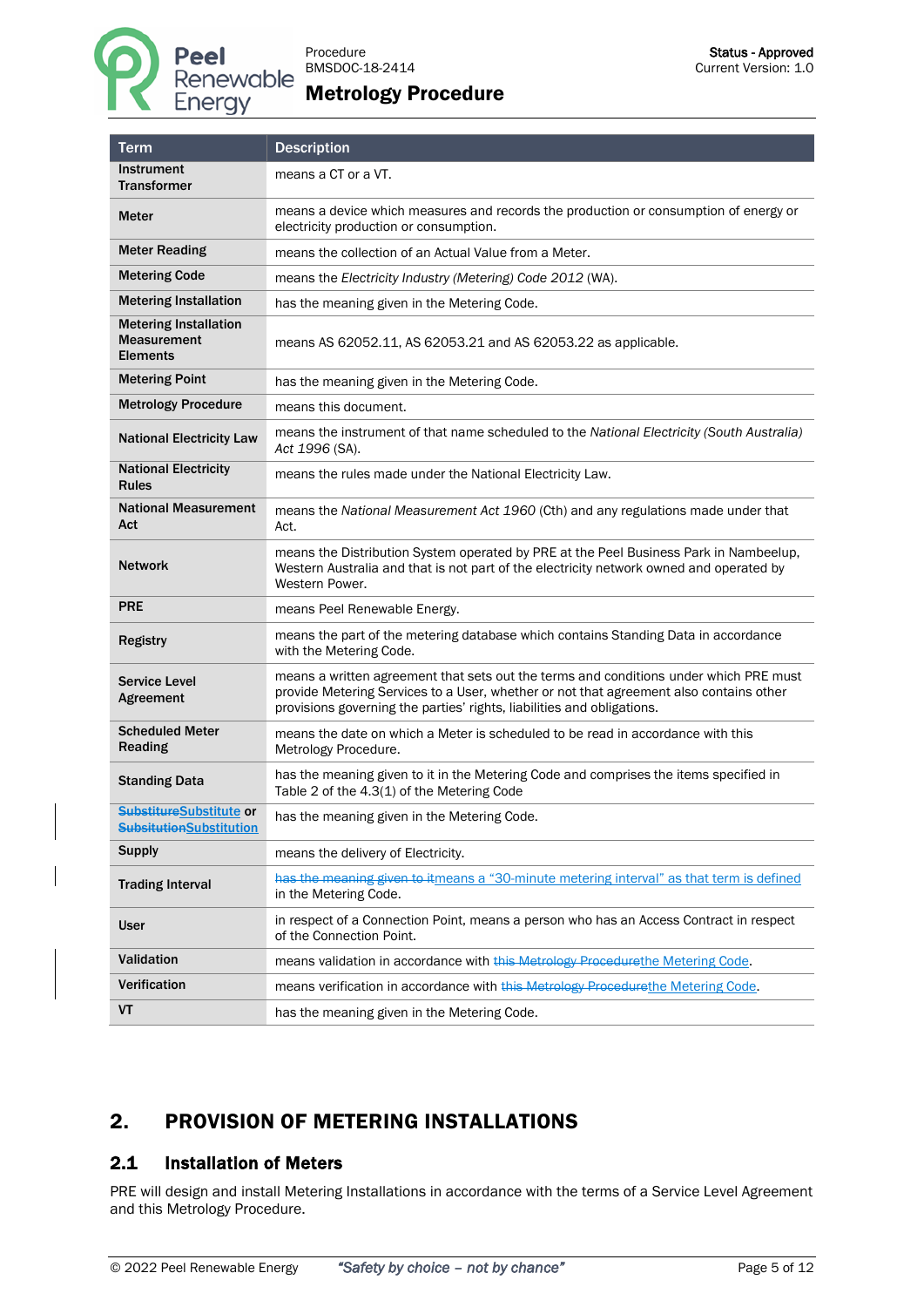

PRE anticipates that it will only be required to design and install Type 4 Metering Installations, that comply with the requirements of the Metering Code, given the characteristics of the Network unless otherwise agreed pursuant to a Service Level Agreement or as otherwise required by the Table 3A of Appendix 1 of the Metering Code.

## <span id="page-5-0"></span>2.2 Requirements under National Measurement Act and Use of Standards

Meters used in Metering Installations will comply with all applicable specifications or guidelines specified by the National Measurement Institute under the National Measurement Act and must also meet all requirements of Australian Standards and International Standards, including Metering Installation Measurement Elements AS 62052.11, AS 62053.21 and AS 62053.22.

CTs for Metering Installations must comply the requirements of AS 60044.1, AS 60044.3 (combined transformers) and must also comply with any applicable specifications or guidelines specified by the National Measurement Institute under the National Measurement Act.

VTs for Metering Installations must meet the requirements of 60044.2 (Inductive VT), AS 60044.3 (combined transformers), AS 60044.5 (Capacitor VT) and AS 1243 (three-phase VT) and must also comply with any applicable specifications or guidelines (including transitional arrangements) specified by the National Measurement Institute under the National Measurement Act.

CTs and VTs will comply with the then current Australian Standards or International Standards described above that applied as at the date of installation.

Meters used at a Connection Point will have a valid pattern approval issued under the authority of the National Measurement Institute or, until relevant pattern approvals exist, a valid type test certificate issued by a National Association of Testing Authorities (NATA) accredited laboratory or a body recognised by NATA under the International Laboratory Accreditation Cooperation (ILAC) mutual recognition scheme.

A visible display will be provided to display, at a minimum, the cumulative total Energy for each register measured by that Metering Installation.

Any programmable settings available within the Metering Installation, or any peripheral device that will affect the resolution of displayed or stored data, must meet the relevant requirements of As 62052.11, AS 62053.21 and AS 62053.22 and must comply with any applicable specifications or guidelines specified by the National Measurement Institute under the National Measurement Act.

## <span id="page-5-1"></span>2.3 Energy Data

Interval periods in respect of Energy Data will be based on Trading Intervals or parts of a Trading Interval:

- the end of each interval for a 15-minute interval period must be on the hour, on the half-hour and on each quarter of an hour (Perth time); and
- the end of each interval for a 30-minute interval period must be on the hour and on the halfhour (Perth time). in accordance with the Metering Code.

## <span id="page-5-2"></span>2.4 Alarm Settings

Where a Meter supports alarm functionality, PRE will enable the following alarms:

- power failure / Meter loss of Supply for instrument transformer connected Metering Installations only;
- VT or phase failure;
- cyclic redundancy check error; and
- time tolerance.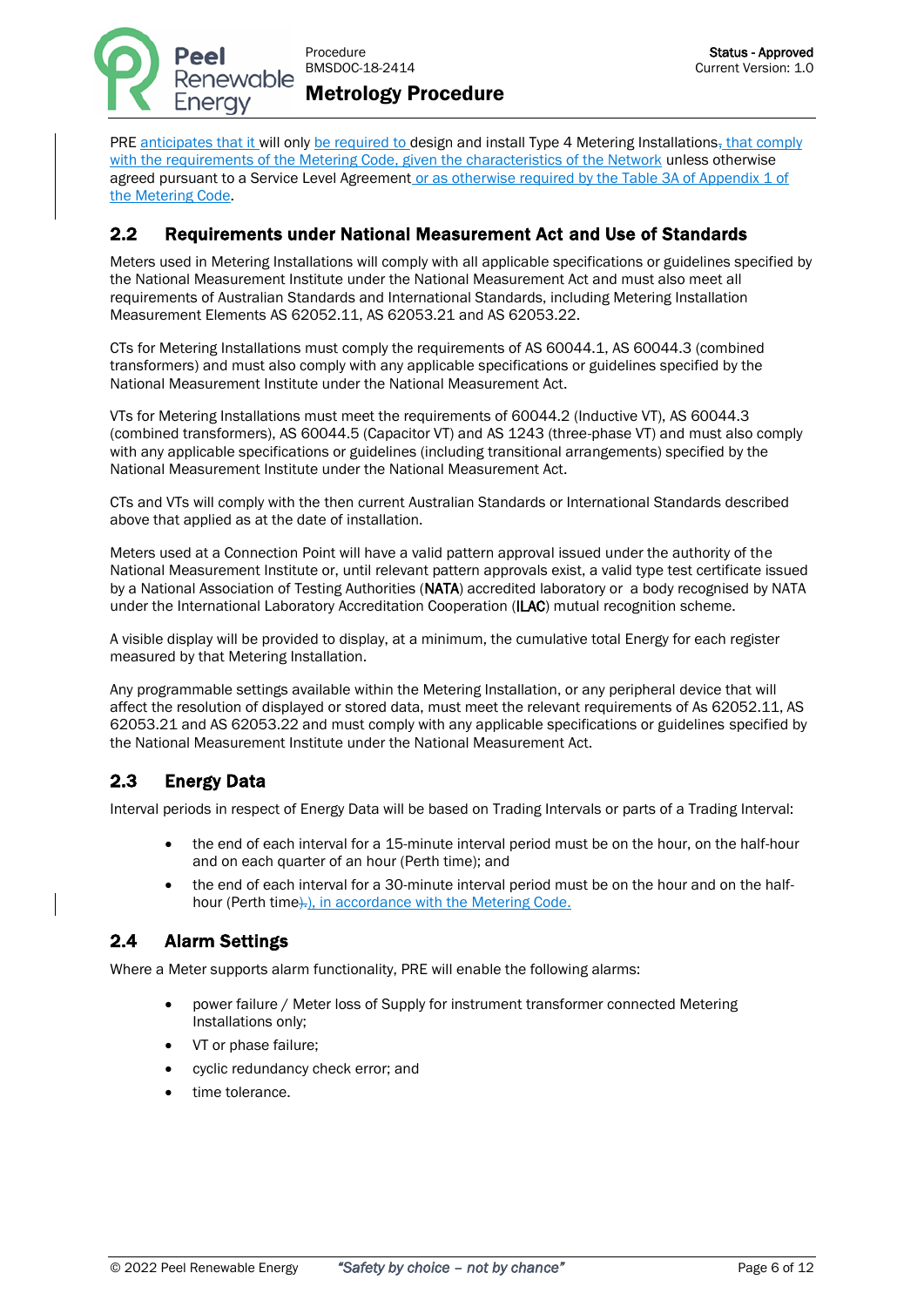Procedure BMSDOC-18-2414

Metrology Procedure

# <span id="page-6-0"></span>3. MINIMUM SERVICES

Renewable

Enerav

#### <span id="page-6-1"></span>3.1 Routine testing and Minimum Service Levels

PRE will ensure that the Meters on its Network are systematically sampled and tested for accuracy in accordance with AS 1284.13.

Metering Installations must be tested and inspected in accordance with clause 7.9 and Schedule 7.6 of the National Electricity Rules.

# <span id="page-6-2"></span>4. ENERGY DATA

#### <span id="page-6-3"></span>4.1 Meter Reading

PRE will:

ŕ

- read at least 95% of commissioned Meters every morning by 9am Perth time;
- transfer Energy Data to the Metering Database no later than two Business Days after the date for a Scheduled Meter Reading;
- by the fifth Business Day in each month, deliver validated meter reading data for each day in the prior month for 98% of commissioned meters, or where necessary, up to 2% of substituted, or estimated data.

## <span id="page-6-4"></span>4.2 Standing Data

PRE will store Standing Data in respect of a Metering Installation in accordance with the requirements of Table 2, clause 4.3(1) of the Metering Code.

Where PRE receives a request to provide Standing Data to a Customer, PRE will provide such data in accordance with 5.17 and 5.17A of the Metering Code.

## <span id="page-6-5"></span>4.14.3 Energy Data Storage

Energy Data will be stored in the Metering Database, in accordance with the Metering Code.

DiscrepanciesAny discrepancies between the Energy Data held in a Metering Installation and the Energy Data held in the Registry will be resolved in accordance with clauses 4.4 and 4.5 of the Metering Code.

#### <span id="page-6-6"></span>4.24.4General Validation, Substitution and Estimation Requirements

PRE will Validate, Substitute and Estimate in respect of Energy Data in accordance with the Metering Code.

#### <span id="page-6-7"></span>*4.2.14.4.1 PRE will undertake Substitution in the following circumstances:*

- Where PRE becomes aware of a failure of the Meter that affects the quality of the Energy Data.
- If better Actual Value is unexpectedly recovered from the Metering Installation and a final substitution has been undertaken in accordance with paragraph (a), PRE must replace the final substituted Energy Data with the Actual Values and maintain a record of the reason.
- PRE must undertake final Substitutions following a Meter replacement.
- If a User notifies PRE that the Energy Data is erroneous and that a final Substitution is required.
- PRE may replace existing final Substituted Energy Data with new final substituted Energy Data in accordance with this Procedure.
- Where PRE has found Actual values to be erroneous.

Substitution and estimation types will be undertaken in accordance with Appendix 3 of the Metering Code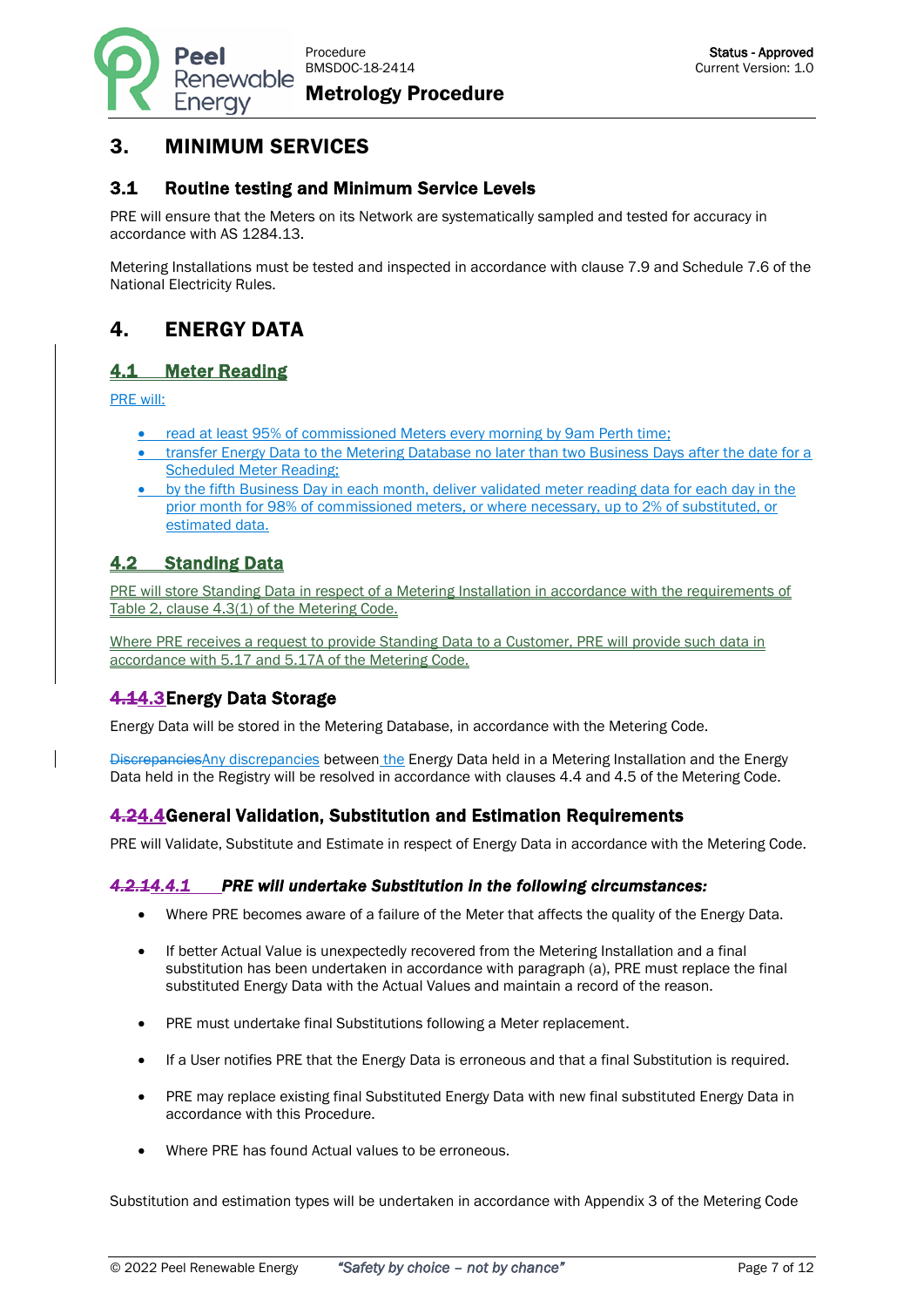

#### <span id="page-7-0"></span>*4.2.24.4.2 Summary Table of Substitution and Estimation Types*

| <b>Type</b> | <b>EST or SUB</b> | <b>Short Descriptor</b>      |
|-------------|-------------------|------------------------------|
| Type 12     | <b>SUB</b>        | Calculated                   |
| Type 14     | <b>SUB</b>        | Like Day                     |
| Type 15     | <b>SUB</b>        | Ave Like Day                 |
| Type 16     | <b>SUB</b>        | Agreed                       |
| Type 17     | <b>SUB</b>        | Linear                       |
| Type 18     | <b>SUB</b>        | Alternative                  |
| Type 51     | SUB or EST        | Previous Year                |
| Type 52     | SUB or EST        | Previous Read                |
| Type 53     | <b>SUB</b>        | Revision                     |
| Type 54     | <b>SUB</b>        | Linear                       |
| Type 55     | <b>SUB</b>        | Agreed                       |
| Type 56     | SUB or EST        | Prior to First Read - Agreed |

#### 4.31.1 Meter Reading

PRE will read not less than 95% of commissioned Meters every morning by 9am Perth time. Energy Data will be transferred to the Metering Database no later than two Business Days after the date for a Scheduled Meter Reading.

Monthly delivery of validated meter reading data for everyday in prior month for 98% of commissioned meters, or where necessary, up to 2% of substituted, or estimated data, by the 5<sup>th</sup> Business Day of each month

## 4.41.1Standing Data

PRE will store Standing Data in respect of a Metering Installation in accordance with the requirements Table 2, clause 4.3(1) of the Metering Code.

Where PRE receives a request to provide Standing Data to a Customer, PRE will provide such data in accordance with 5.17 and 5.17A of the Metering Code.

#### <span id="page-7-1"></span>4.5 Energy Data Verification Requests

Where a Code Participant requests Verification of Energy Data under clause 5.20(3) of the Metering Code using an Energy Data Verification Request Form, PRE must use all reasonable endeavours to verify the Energy Data, and inform the requesting Code Participant of the result of the Verification and provide the verified Energy Data to that Code Participant:

- as soon as possible after completing the verification; and
- in accordance with 5.20(4)(b) of the Metering Code, no later than 5 Business Days after receiving the Energy Data Verification Request Form, or in accordance with the applicable Service Level Agreement.

## <span id="page-7-2"></span>5. TEST AND AUDIT REQUESTS

Where a Code Participant reasonably requests a test or audit of:

- the accuracy of a Metering Installation; and
- the Energy Data from the Metering Installation; and
- the Standing Data for the Metering Installation,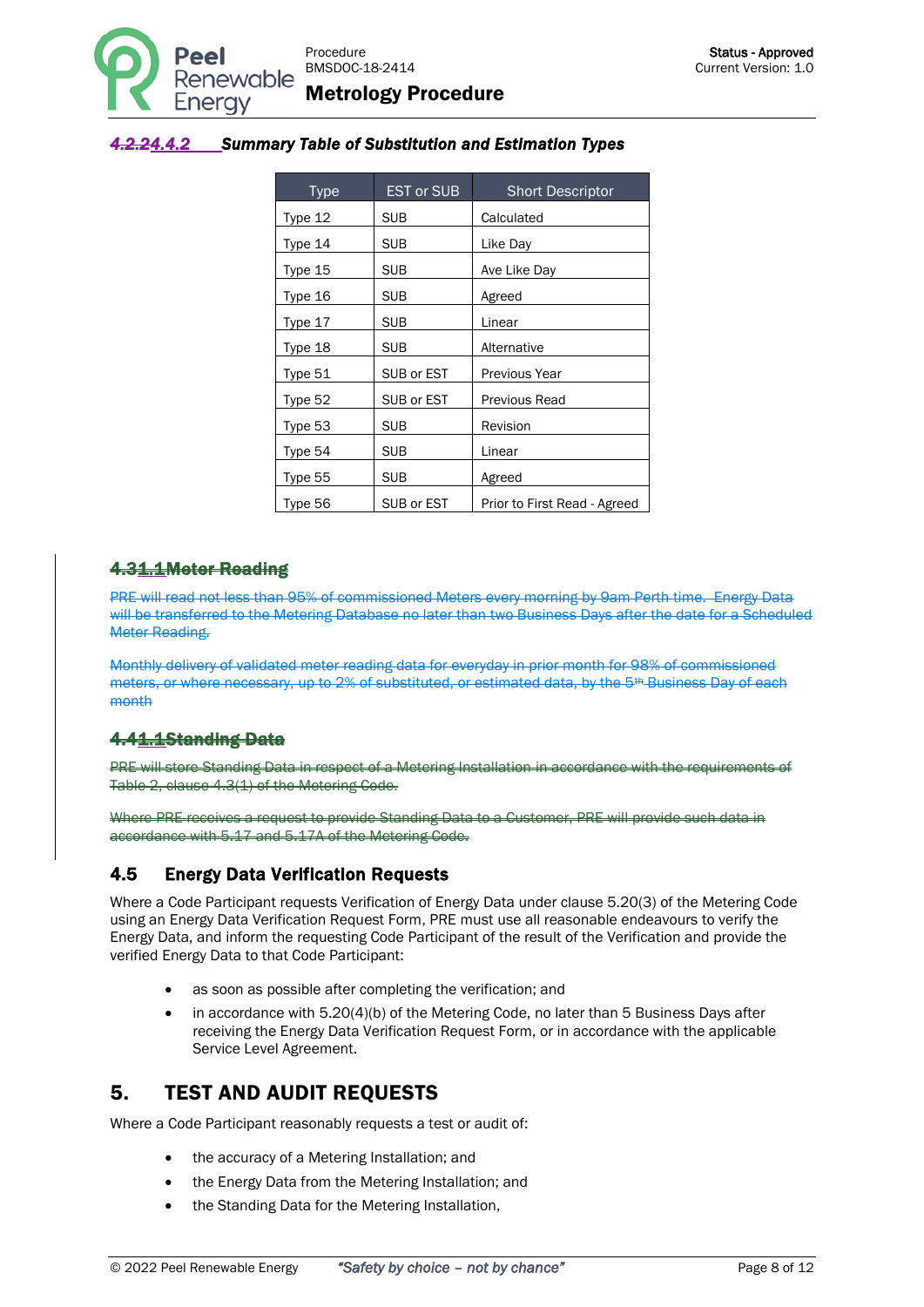

PRE will conduct a test or audit in accordance with the request, this Metrology Procedure and any applicable Service Level Agreement.

Where the request is to assess the accuracy of the Metering Installation , the Metering Installation will be tested in accordance with clause 3.9 of the Metering Code to ensure compliancy with the applicable accuracy requirements.

If a test or audit shows that the accuracy of the Metering Installation or information from a Meter associated with the Metering Installation does not comply with the requirements under the Metering Code, PRE must:

- advise the affected parties as soon as practicable of the errors detected and possible duration of the existence of the errors; and
- restore the accuracy of the Metering Installation in accordance with the applicable Service Level Agreement; and
- (acting in accordance with Good Electricity Industry Practice) make corrections to Energy Data, up to a maximum of 12 months before the test of audit, to take account of errors referred to in sections 6.3.1 and 6.3.2 and to minimise adjustments to the final settlement account.

The original stored error correction data in a meter must not be altered except during accuracy testing and calibration of a Metering Installation.

A Code Participant must not make a request under clause 5.21(1) of the Metering Code that is inconsistent with any Service Level Agreement.

## <span id="page-8-0"></span>6. CHARGES

PRE may only impose a charge for the testing of the Metering Installation, or auditing of information from the meters associated with the Metering Installation, or both, in accordance with the applicable Service Level Agreement between it and the User.

# <span id="page-8-1"></span>7. SUBSTITUTION FOR METERING INSTALLATIONS

#### <span id="page-8-2"></span>7.1 Substitution Rules

PRE will apply the following rules when performing a Substitution:

- PRE will obtain clear and concise identification as to the cause of any missing or erroneous metering data for which Substitutions are required.
- For Connection Points where embedded generation is installed PRE may:
	- directly undertake type 12 Substitutions if metering data has failed Validation.
	- undertake type 16 or 18 Substitutions following consultation and agreement with the affected User that the substituted metering data is an accurate reflection of the Energy Data concerned.

If Energy Data cannot be collected from a Metering Installation or Substituted within the required timeframes, PRE may undertake type 19 Substitutions as an interim until Energy Data can be collected from the Metering Installation or Substituted.

PRE may only undertake Substitution types 14, 15, 16, 17 or 18 where Substitution types 12 and 13 are not applicable or cannot be carried out.

PRE may perform all Substitution types except type 16 or 18 without the agreement of the affected User. PRE may change the quality flag to an existing type 16 or 18 Substitution without seeking further agreement from the affected User.

PRE must notify the affected User within two business days of the Substitution being carried out. Notification is to be achieved via the applicable Energy Data file.

PRE must ensure that all Substituted Energy Data is replaced with Actual Values when it becomes available.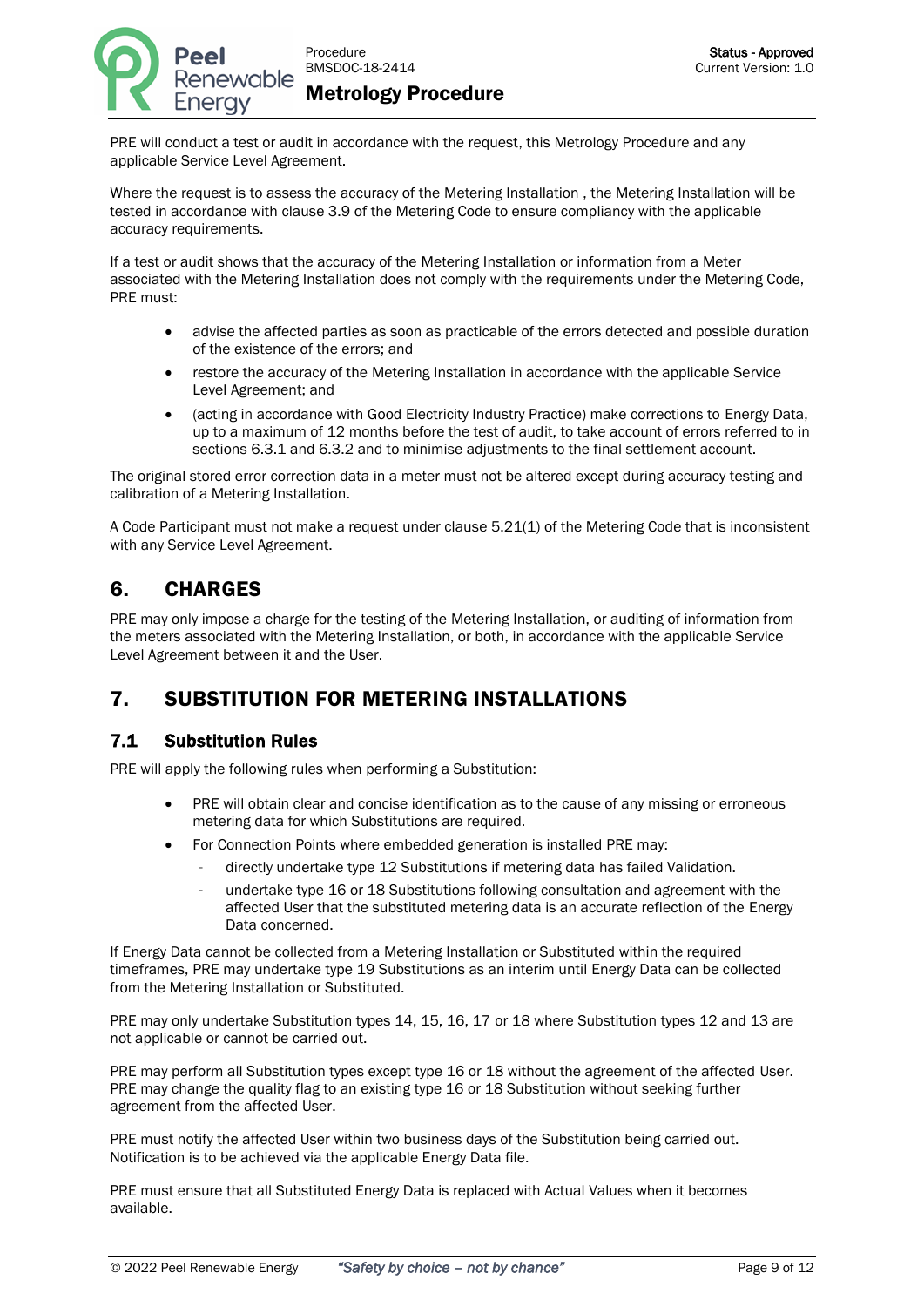

#### <span id="page-9-0"></span>7.2 Substitution Types

#### **Type 12 - Calculated**

To perform a type 12 Substitution, PRE must calculate the Energy Data to be Substituted where they relate to a single unknown feed to a node based on the other known energy flows to or from that node.

#### **Type 14 - Like Day**

To perform a type 14 Substitution, PRE must Substitute missing or erroneous Energy Data using the nearest equivalent day or like day method, as detailed in Table 1.

| TABI F | . . |
|--------|-----|
|        |     |

| TYPE 14                                                                                                                                                                                                                                           |                                                                                                                                                                         |  |
|---------------------------------------------------------------------------------------------------------------------------------------------------------------------------------------------------------------------------------------------------|-------------------------------------------------------------------------------------------------------------------------------------------------------------------------|--|
| Substitution Day                                                                                                                                                                                                                                  | Nearest Equivalent Day or Like Day (in order of availability)                                                                                                           |  |
| Monday                                                                                                                                                                                                                                            | Monday ##                                                                                                                                                               |  |
| Tuesday                                                                                                                                                                                                                                           | Tuesday## Wednesday## Thursday## Wednesday# Thursday#                                                                                                                   |  |
| Wednesday                                                                                                                                                                                                                                         | Wednesday## Tuesday# Thursday## Thursday# Tuesday##                                                                                                                     |  |
| Thursday                                                                                                                                                                                                                                          | Thursday## Wednesday# Tuesday# Wednesday## Tuesday##                                                                                                                    |  |
| Friday                                                                                                                                                                                                                                            | Friday##                                                                                                                                                                |  |
| Saturday                                                                                                                                                                                                                                          | Saturday##                                                                                                                                                              |  |
| Sunday                                                                                                                                                                                                                                            | Sunday##                                                                                                                                                                |  |
| Substitutions for like day to be as detailed above, unless:                                                                                                                                                                                       |                                                                                                                                                                         |  |
| No Energy Data is available on the first listed day, the next listed preferred day is to be used. If there is no other<br>(a)<br>suitable listed day, or no Energy Data is available on any of the listed days type 15 Substitution must be used. |                                                                                                                                                                         |  |
| (b)                                                                                                                                                                                                                                               | The Substitution day was a public holiday, in which case the most recent Sunday is to be used.                                                                          |  |
| (C)                                                                                                                                                                                                                                               | The Substitution day was not a public holiday and the listed day is a public holiday, then the next listed<br>preferred day that is not a public holiday is to be used. |  |
| #                                                                                                                                                                                                                                                 | Occurring in the same week as the Substitution day.                                                                                                                     |  |
| ##                                                                                                                                                                                                                                                | Occurring in the week preceding that in which the Substitution day occurs                                                                                               |  |
|                                                                                                                                                                                                                                                   |                                                                                                                                                                         |  |

#### **Type 15 - Average Like Day**

To perform a type 15 Substitution, PRE may Substitute for the missing or erroneous Energy Data using the average like day method, as detailed in Table 2.

Table 2

#### **TYPE 15**

The Energy Data to be Substituted will be calculated using an average of the Energy Data from each corresponding Interval from the preceding four weeks, or any part of those. This averaging technique may be applied in either of the following ways:

- (a) Where the averaged Energy Data is used to provide the value for the Energy Data requiring Substitution.
- (b) Where the averaged Energy Data is used to provide the profile and is scaled to a pre-determined consumption value for the Energy Data to be Substituted.

Type 15 Substitutions must not be used for public holidays.

#### **Type 16 - Agreed Method**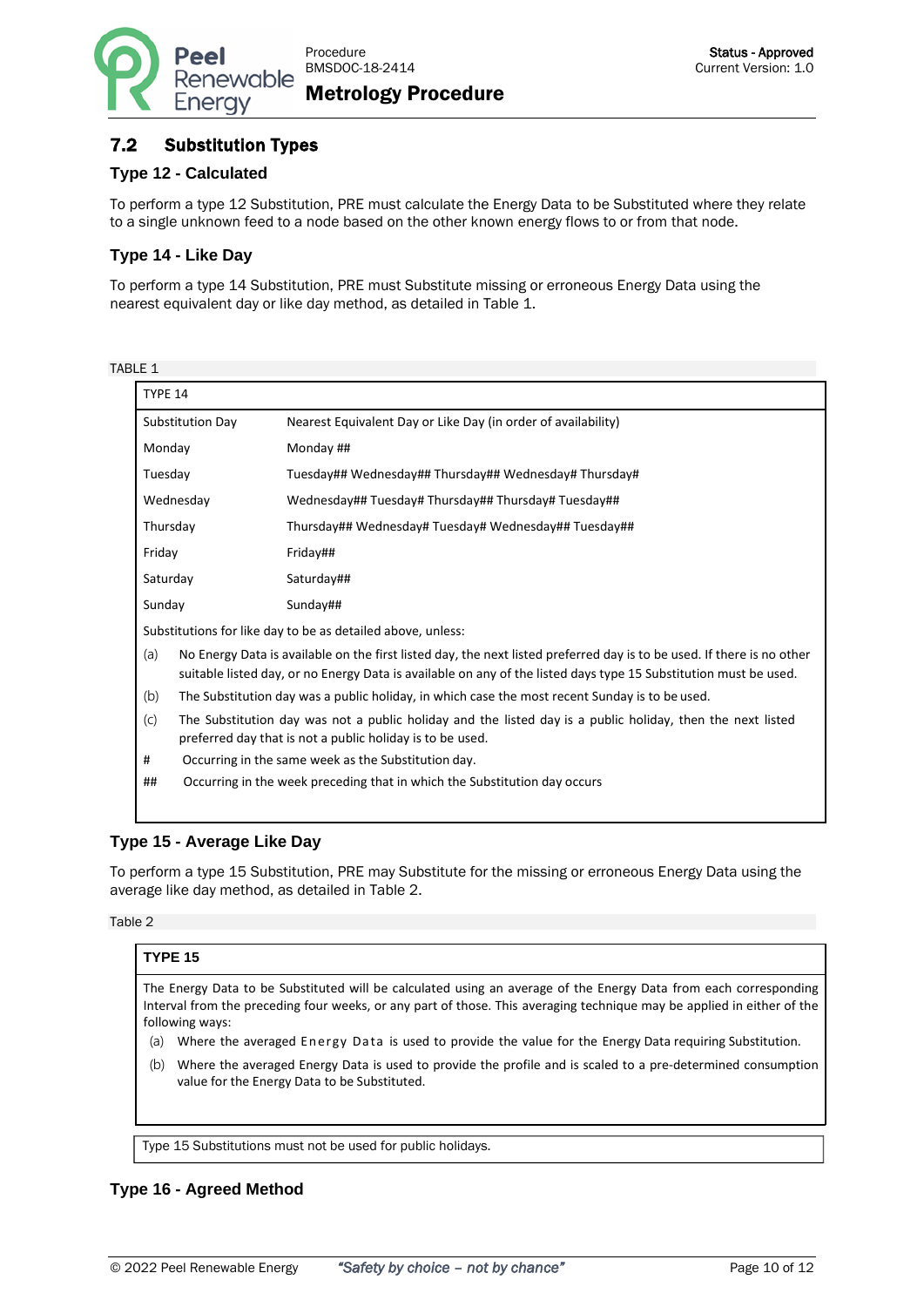

Where PRE is required to undertake Substitution for any period greater than fifteen days, PRE must consult and use reasonable endeavours to reach an agreement with the applicable User. This may include changes to existing Substitutions for any period where those affected parties have directed that as a result of information from or about the applicable site or End User, the original Substitutions are in error and a correction is required.

#### **Type 17 - Linear Interpolation**

To perform a type 17 Substitution, PRE may Substitute Energy Data for consecutive intervals up to, but not exceeding two hours, by using simple linear interpolation.

#### **Type 18 - Alternative**

To perform a type 18 Substitution, PRE may use an alternative method of Substitution subject to agreement with the relevant User. The specifics of this Substitution type may involve a globally applied method or a method where an adjusted profile is used to take into account local conditions that affect consumption (e.g. local holiday or End User shutdown), or where alternative Energy Data may be available for quality checks and minor adjustments of an estimated profile, such as using Register data.

# <span id="page-10-0"></span>8. GENERAL DATA VALIDATION REQUIREMENTS

#### **Validation requirements for all Meters**

PRE will manage systems and processes in accordance with Appendix 2 of the Metering Code.

## <span id="page-10-1"></span>9. VALIDATION AS PART OF THE REGISTRATION PROCESS

#### **Validation of Metering Installations with Remote Acquisition of Energy Data**

PRE will carry out the following Validations after any installation or change to a Metering Installation prior to the distribution of any Energy Data:

- for instrument transformer connected Metering Installations, the Metering Installation is recording Energy Data correctly.
- for whole current Metering Installations, the Energy Data correctly pertains to the Metering Installation.